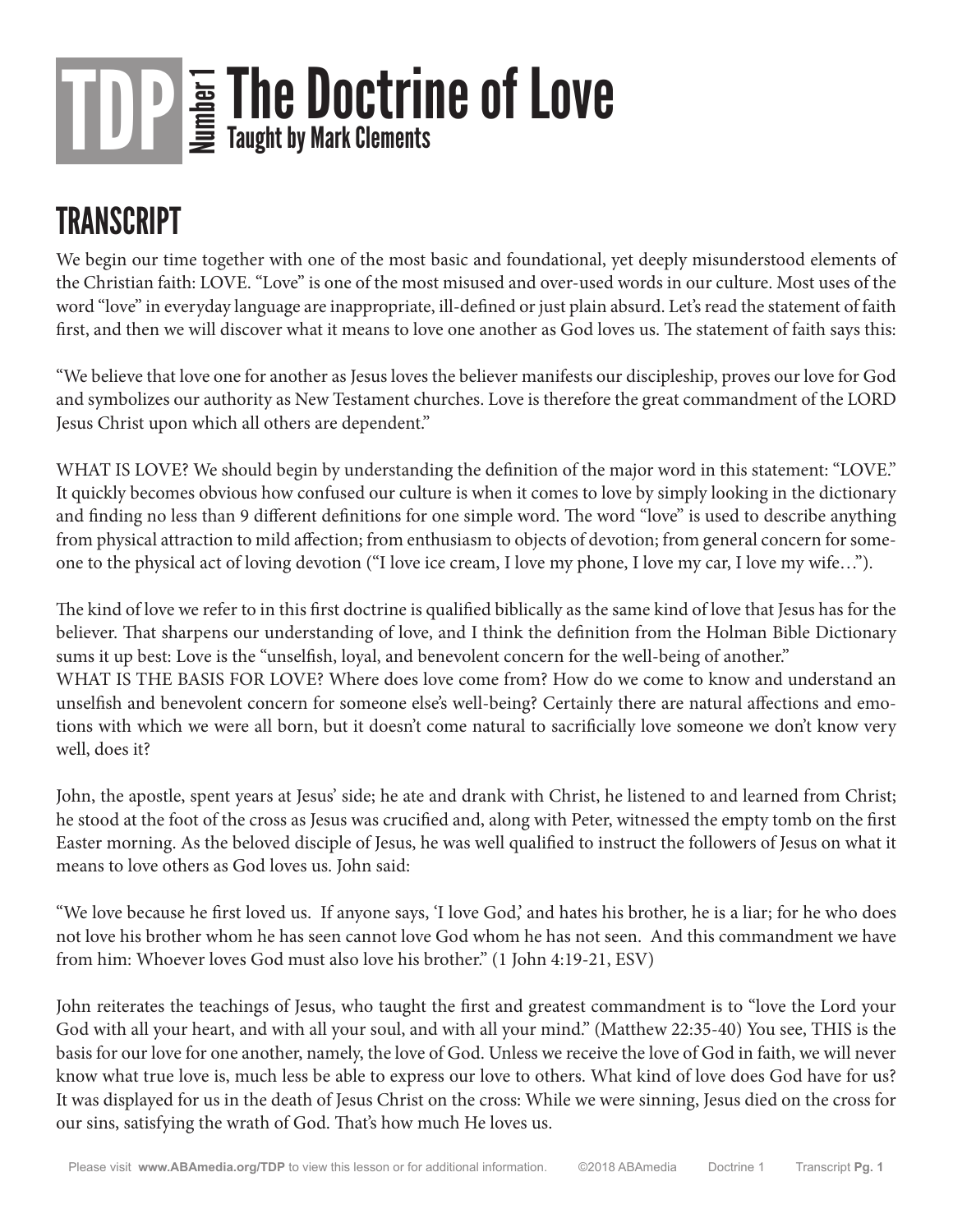In fact, I want to pause right here and ask you this very important question: Have you embraced the love of God for you by expressing your faith in His son Jesus Christ who died for you? You can be sure that NOTHING in life will make sense to you and EVERY relationship you have on earth will end in frustration and futility if you have not FIRST received God's love for you by faith and responded with love for Him in return. We only know what true love is because of how God has demonstrated it for us, which brings us to the next question:

WHY SHOULD WE LOVE ONE ANOTHER? Why is it so important that I show an "unselfish, loyal, and benevolent concern for the well-being" of others? I mean, I have my own problems that I can barely handle myself; why does God command me to sacrifice my own comfort and well-being for the sake of others? Well, if it isn't enough that God COMMANDED us to love one another, there are other, significant reasons why we must show love to one another:

1. Loving each other "manifests our discipleship." Every one of us is on a spiritual journey the bible calls "sanctification." Sanctification is the progressive work of God on us whereby God conforms us – shapes us – into the image of Christ. That means that, as we follow Christ every day, practicing the spiritual disciplines such as prayer, Bible study, worship, and service, we look more and more like Him as each day goes by. But how will the people around us know we are disciples of Christ? Many people call themselves Christians – followers of Christ – but interact with others in the same manner as those who do not believe in Christ. Love for others is the manifestation – the DISPLAY – of GOD IN US. Love shows to others that we are INDEED following Christ in our private disciplines. Brotherly love is the way our devotion to Christ is worked out from our hearts to our hands. In fact, in John 13:36, Jesus told His church: "By this all people will know that you are my disciples, if you have love for one another."

2. Loving each other "proves our love for God." When we express "unselfish, loyal, and benevolent concern for the well-being" of others, in a very real sense, we are expressing our loving devotion to God. In fact, Jesus told His followers that showing sacrificial love for others was the same as showing sacrificial love to Him. In Matthew 25, Jesus told His followers that if they possessed true faith it would work itself out in genuine compassion for others, proving to the world that they indeed loved God. He said at the end of time, everyone will be judged by how their love for God defined and motivated their love for others. Jesus said that He would stand at the end of time and say "I was hungry and you gave me food, I was thirsty and you gave me drink, I was a stranger and you welcomed me, I was naked and you clothed me, I was sick and you visited me, I was in prison and you came to me.' Then the righteous will answer him, saying, 'Lord, when did we see you hungry and feed you, or thirsty and give you drink? And when did we see you a stranger and welcome you, or naked and clothe you? And when did we see you sick or in prison and visit you?' And the King will answer them, 'Truly, I say to you, as you did it to one of the least of these my brothers, you did it to me.' (Matthew 25:35-40, ESV) Our benevolent and sacrificial concern for others proves that we love God. He is the one who compels us to love each other.

3. Loving each other "symbolizes our authority as New Testament churches." A church is a group of baptized believers who have joined together in covenant relationship to fulfill God's command to make disciples of all nations. The people who make up the church can do many things in order to reach people with the Good News of Jesus, but if they do not love the people around them, the church is in danger of losing the blessing and even the powerful presence and authority of God. When Jesus spoke to the church at Ephesus in Revelation 2, he com-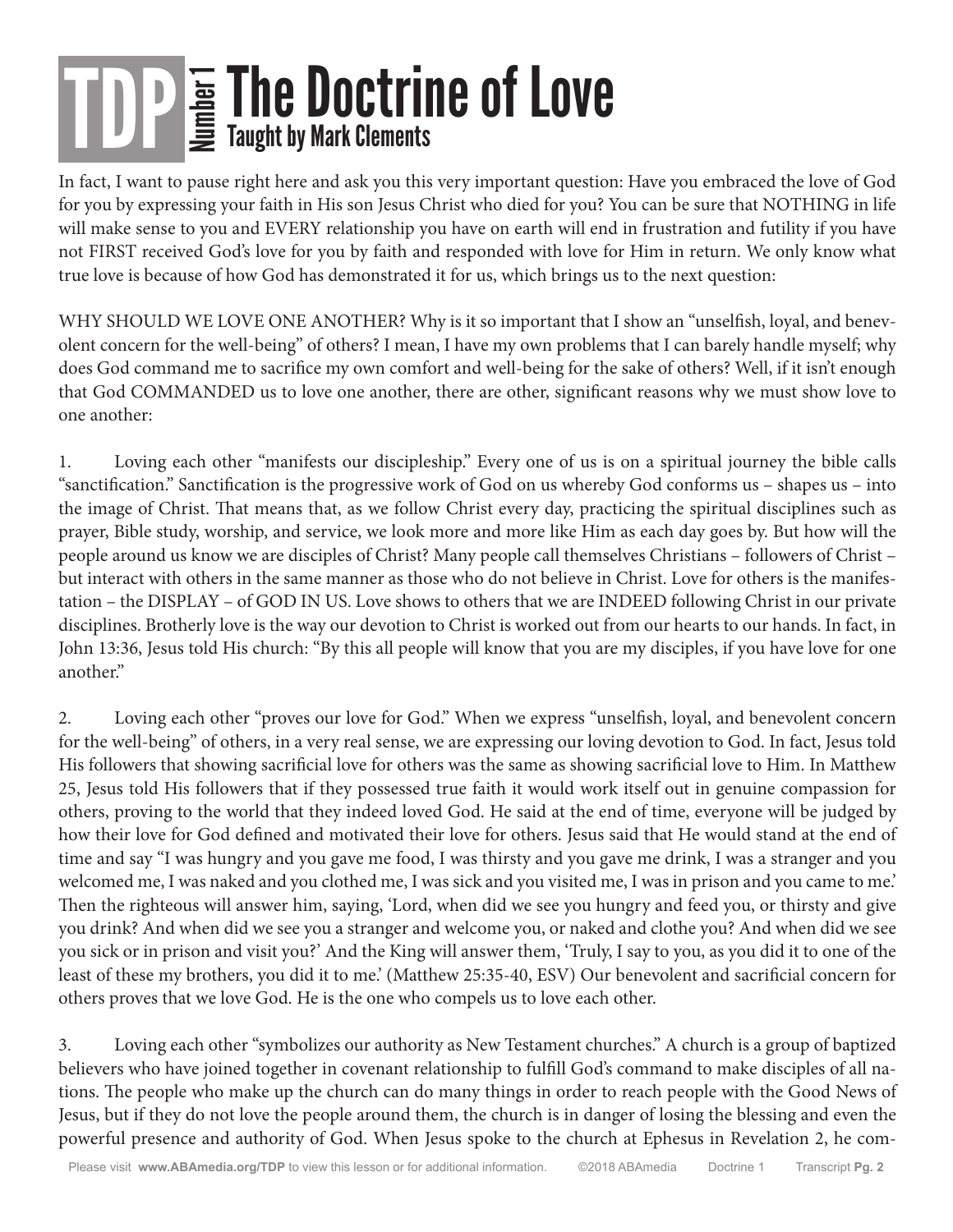mended the church for their strong stance on His truth and applauded them for their patient endurance through suffering. But quickly, the Lord's pleasure with them turned to a strong word of disappointment and warning: He said, "I have this against you, that you have abandoned the love you had at first. Remember therefore from where you have fallen; repent, and do the works you did at first." Then the warning came: "If not, I will come to you and remove your lamp stand from its place, unless you repent." (Revelation 2:4-5, ESV) This means that God's people can and WILL get it wrong in many ways, but we are NOT allowed to withhold genuine compassion from others without SEVERE consequences, namely, that God would remove the presence and blessing of His Spirit from our congregations and we would lose the power and authority with which the congregation seeks to obey the Great Commission. You see, it doesn't matter what your church does for your city or community; if your labor is LACK-ING a genuine "unselfish, loyal, and benevolent concern for the well-being" of others, your labor will be fruitless, absent of the presence and power of the Spirit of Christ. The old saying will prove true: "People don't care how much you know until they know how much you care."

HOW DO WE LOVE EACH OTHER? We've understood WHY we should love each other, but I want to spend the rest of our time learning HOW we can love each other sacrificially. Unselfish benevolent concern for the well-being of others does not come naturally to us, and is COUNTER-CULTURAL in our world. How do we make OTHERS our concern when EVERYTHING about the secular culture tells us that it's ALL ABOUT ME? Nearly everything we see, read, hear or perceive tells us that the most important person in the entire world is ME and the most important value in the entire world is MY COMFORT. From food to vehicles, music to magazines, businesses to even some churches, the most important thing is to cater to the consumer's needs. SO, it is vitally important for believers to understand how to resist the urge to make the world revolve about US and to sustain a healthy concern for the well-being of others.

We realize from scripture that, after we have received the unconditional love from God by faith in Christ, MAIN-TAINING a spirit of sacrificial compassion for others is ALL ABOUT our ATTITUDE and mind set. We must not just VALUE showing love toward others, but we must VALUE OTHERS. Showing sacrificial love toward others sometimes makes us feel good on the inside, but there are times when doing the right thing will NOT be accompanied by warm and fuzzy feelings. We must actually LOVE OTHERS, not just love SERVING others. How do we do that? What are the keys to ensuring that we obey the new commandment of Christ to love one another as He loves us?

1. The first key is FAITH. We must live by faith and not by sight. If we look at others with only our physical eyes, we may NEVER find someone who we think is worthy of our sacrificial benevolence. But it's VERY DAN-GEROUS to live by sight. We must look more deeply and see the spiritual potential in every human being to bring glory to God. We must see every person as an eternal soul and trust that God has the power to use us to bring about life transformation in their lives. Do you have the faith in God to love others willingly and sacrificially? Can you trust that God will honor and reward the sacrifice of your time, energy and money for His glory and the well-being of others? Jesus encouraged his followers to "give, and it will be given to you. Good measure, pressed down, shaken together, running over, will be put into your lap." (Luke 6:38 ESV) We have to trust God that He rewards those who seek Him and will give us abundant life through our expressions of love toward others.